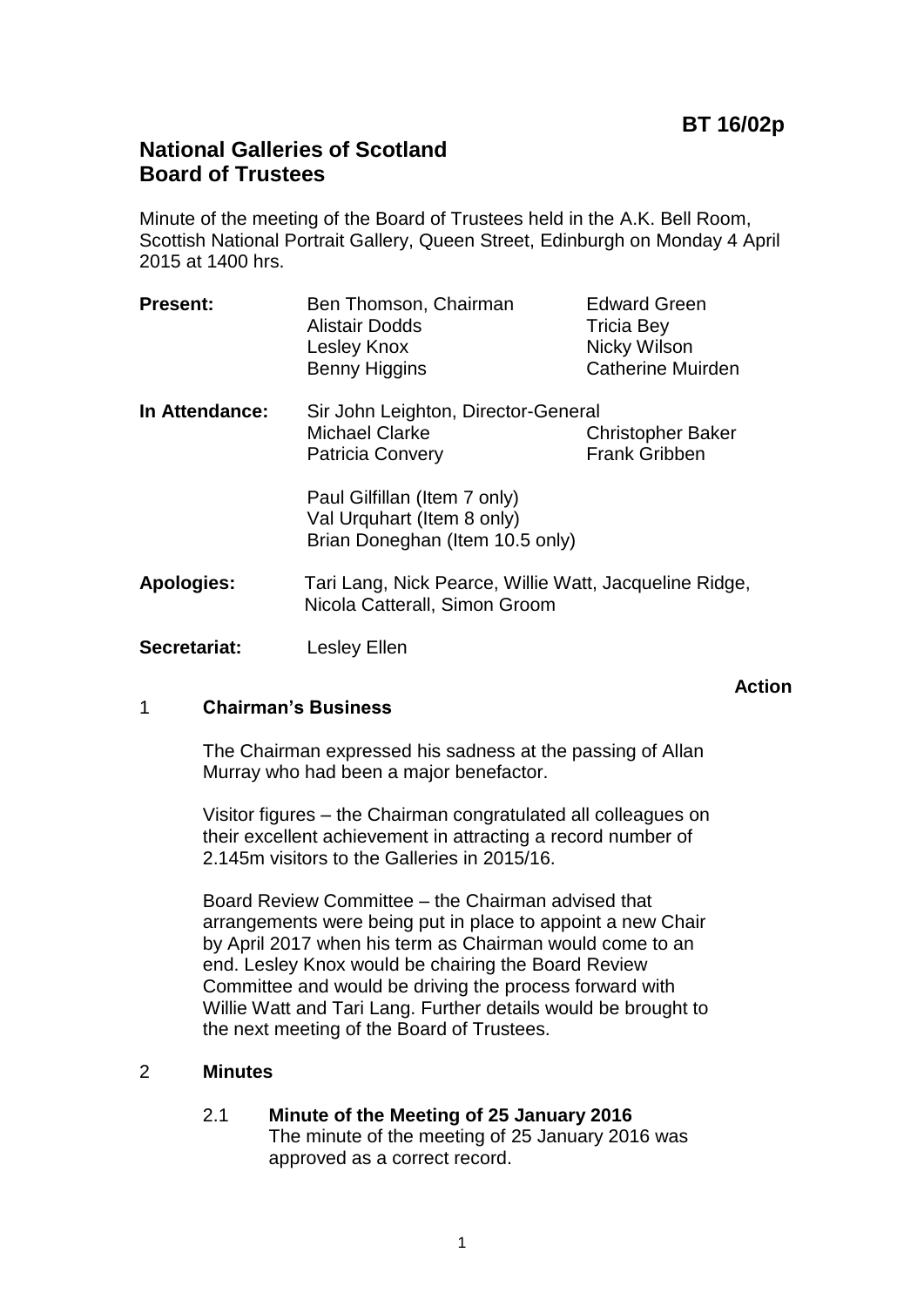## 3 **Matters Arising**

Follow-up Fire Report – discussed as an agenda item later in the meeting.

Round-up report on the future of Generation – to be discussed at the Board strategy meeting in May.

Report on plans for the SNG Collection during the SNG project works to be discussed at the next meeting of the Major Capital Programme Committee.

### *Reserved Business Redacted*

## 10 **Departmental and Gallery Reports**

#### 10.1 **Scottish National Gallery**

Trustees noted the report and approved the acceptance of the gift of *Birch Trees on a Rocky Incline: Fontainebleau* about 1821–22, Achille-Etna Michallon.

## 10.2 **Scottish National Portrait Gallery**

Christopher Baker outlined the report.

An update was given on issues relating to the BP Portrait Award exhibition which had closed on 28 February. Trustees discussed the issues relating to this sponsorship and agreed that it has been highly beneficial for NGS, and for the promotion of portraiture.

Trustees noted the report.

#### 10.3 **Scottish National Gallery of Modern Art**

Trustees noted the report and approved acceptance of the long-term loan of *Untitled* 1934, Jean Helion.

#### 10.4 **Audience Engagement**

## 10.4.1 **Quarterly Report**

Trustees noted the quarterly update on audience engagement.

10.4.2 **Visitor Figures: January–February 2016** The visitor figures were noted.

#### 10.5 **Operations**

#### 10.5.1 **Prevention of fire and of water ingress**

Trustees considered a report on the measures that were being taken to prevent reoccurrences of water ingress incidents. Brian